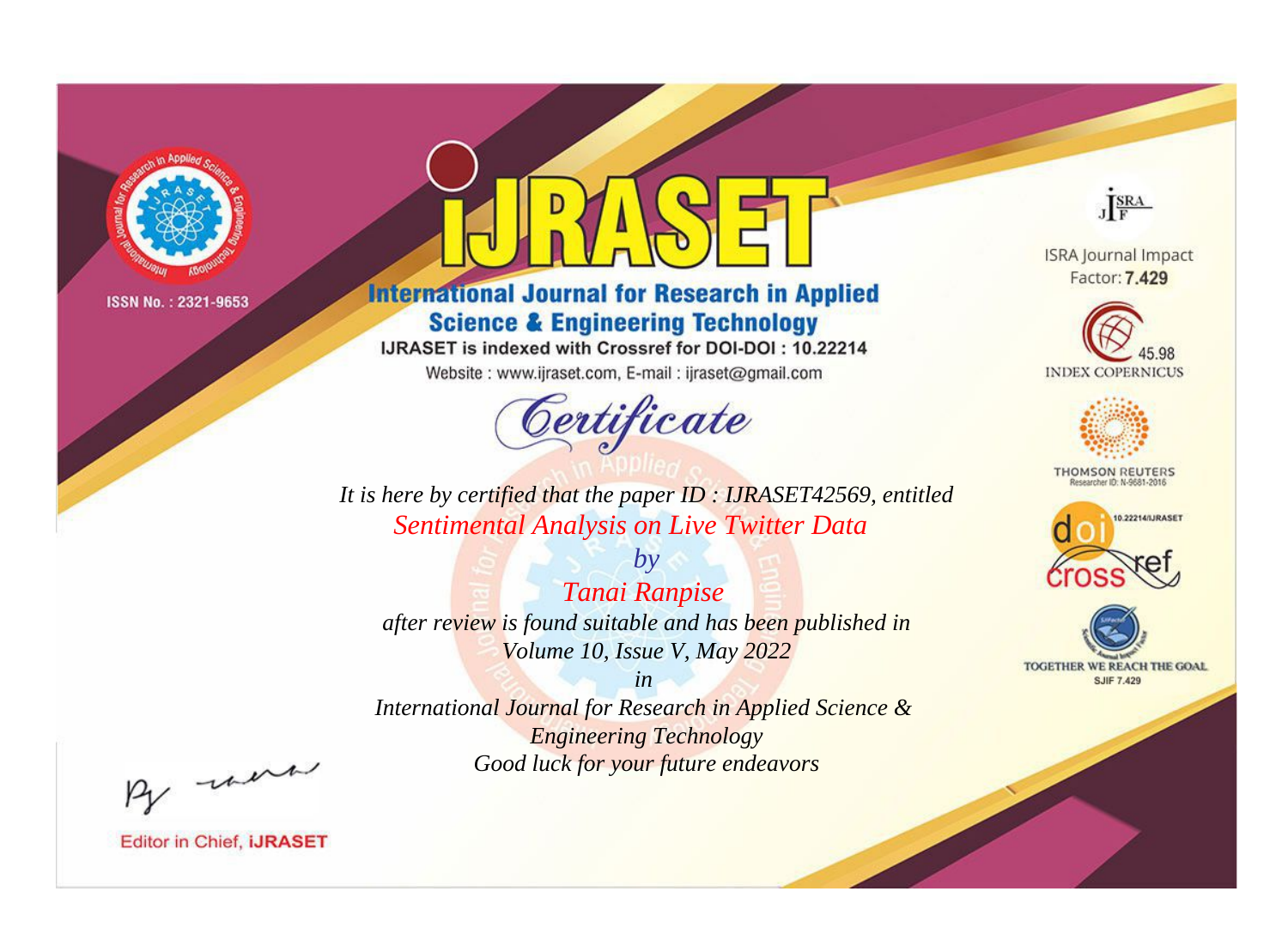

# **International Journal for Research in Applied Science & Engineering Technology**

IJRASET is indexed with Crossref for DOI-DOI: 10.22214

Website: www.ijraset.com, E-mail: ijraset@gmail.com



JERA

**ISRA Journal Impact** Factor: 7.429





**THOMSON REUTERS** 



TOGETHER WE REACH THE GOAL **SJIF 7.429** 

*It is here by certified that the paper ID : IJRASET42569, entitled Sentimental Analysis on Live Twitter Data*

*by Divya Mavkar after review is found suitable and has been published in Volume 10, Issue V, May 2022*

*in* 

*International Journal for Research in Applied Science & Engineering Technology Good luck for your future endeavors*

By morn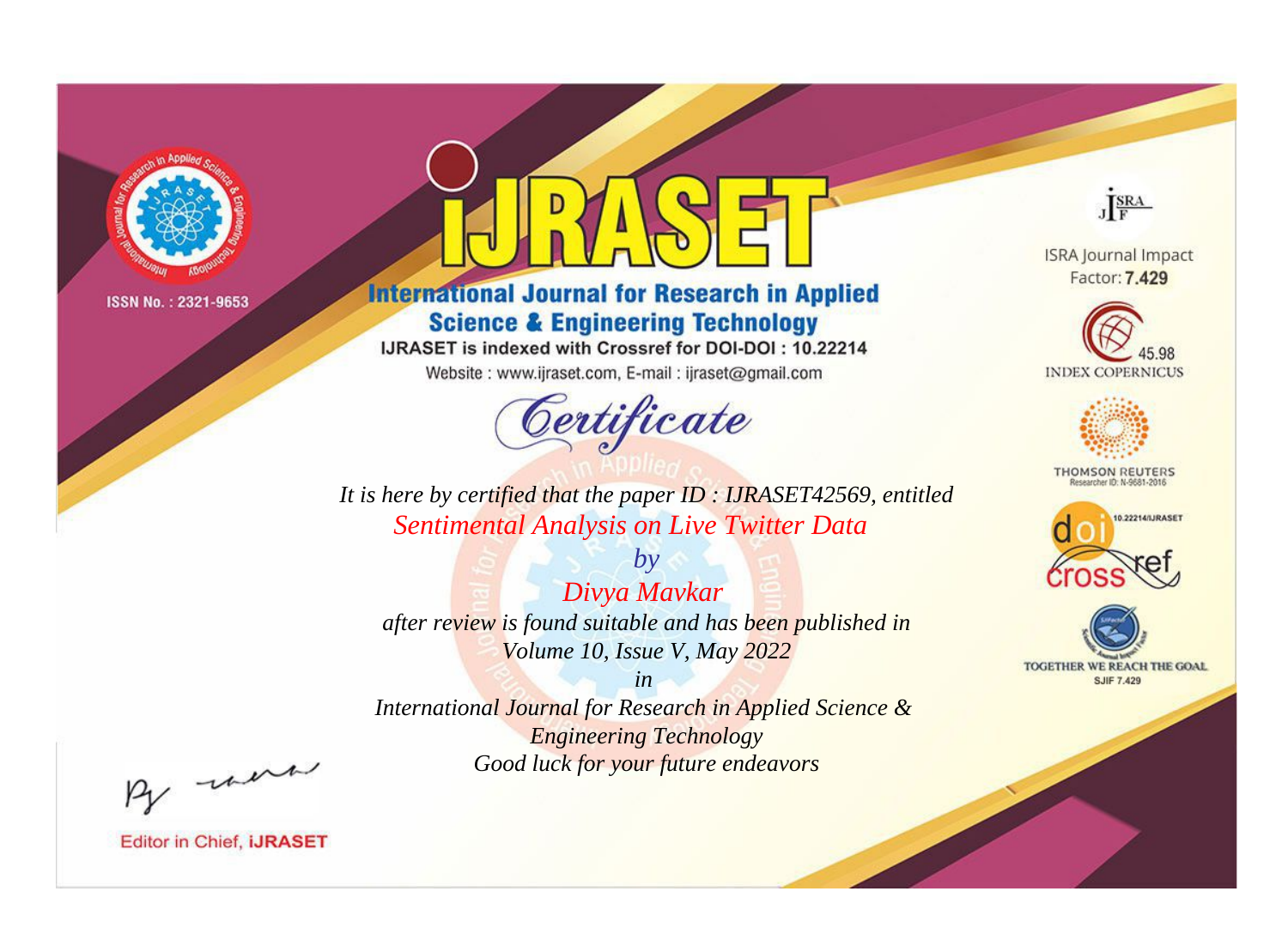

# **International Journal for Research in Applied Science & Engineering Technology**

IJRASET is indexed with Crossref for DOI-DOI: 10.22214

Website: www.ijraset.com, E-mail: ijraset@gmail.com



JERA

**ISRA Journal Impact** Factor: 7.429





**THOMSON REUTERS** 



TOGETHER WE REACH THE GOAL **SJIF 7.429** 

*It is here by certified that the paper ID : IJRASET42569, entitled Sentimental Analysis on Live Twitter Data*

*by Sharang Sarda after review is found suitable and has been published in Volume 10, Issue V, May 2022*

*in* 

*International Journal for Research in Applied Science & Engineering Technology Good luck for your future endeavors*

By morn